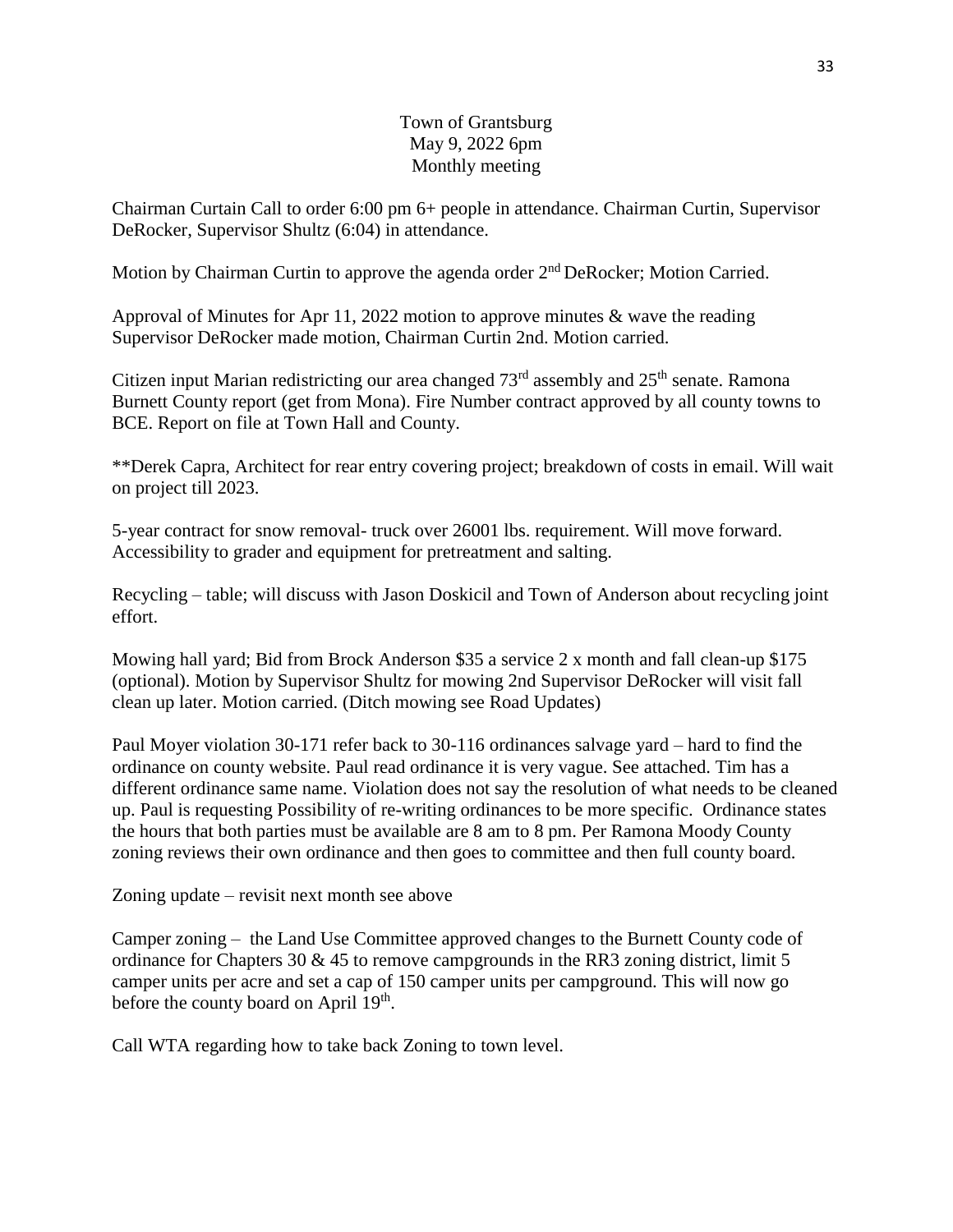MOU – Janyl called WEC to take back our voting responsibly from county; duties added. To terminate contract with county have steps that must be followed. Janyl & Toni to gather info.

Voting Machine clarification contacted Election official Roberts – asked him how many apparatuses are needed per voter. We can use paper ballots and must have one machine to meet HAVA compliance.

Update on mailboxes – no update

Road Updates – Ditch mowed after  $6/19$  no later than  $7/3$  and  $2<sup>nd</sup>$  mowing no earlier than  $9/29$  to later than 10/15 (potentially). Motion made by Chairman Curtin; Supervisor Shultz 2<sup>nd.</sup> Motion carried. Motion made by Supervisor Shultz, to retain Lee Moyer as the Towns Emergency Road guy not to exceed 14999 for maintenance , Supervisor DeRocker 2nd. Motion carried.

Hickerson Culvert start date – short roads; Put bid out for short road crack seal. White tail, Grey Fox, Thorson, Kellogg, Brown, Jenson.

Fish Lake Rd culvert/washout and property update - put bids out for Fish Lake. Put out bids for paving 1.3 miles; Supervisor DeRocker made the motion to request bids to pave 1.3 miles of Fish Lake Rd and bids for short roads crack sealed. 2<sup>nd</sup> by Supervisor Shultz. Motion Carried.

Fish Lake Culvert and wash out update; road stabilized. Will need new culvert. Will be on schedule for 2023 season.

Culvert on Borg Road beaver removal due to culvert destruction. Need 36" culvert would be better for flow and less beaver plugging. Spooner cost for 40 ft culvert plastic is \$1400 per 20' with band or already having connector and 260 band. Preferably use banding culvert; apron on culvert \$878.00; Recommended. Steel aluminized 2044 20' section. Band 255 to put together. Apron 1000 each. Have bids for next board meeting. Tim will talk to Amy regarding culvert and need for a DNR permit. Lee will give us bid for cleaning our culvert.

North Road Ditch (Blomberg) – Amy at DNR-culvert.

Russel Road Ditch (Bonneville) – Amy at DNR-culvert.

Phantom Lake Rd – West Marchland does maintain

Chairman Report was covered in roads.

Jeff Burnham will revisit in June.

Grantsburg Fire Department report on file at Town Hall and Fire department.

Review Correspondence MFL property.